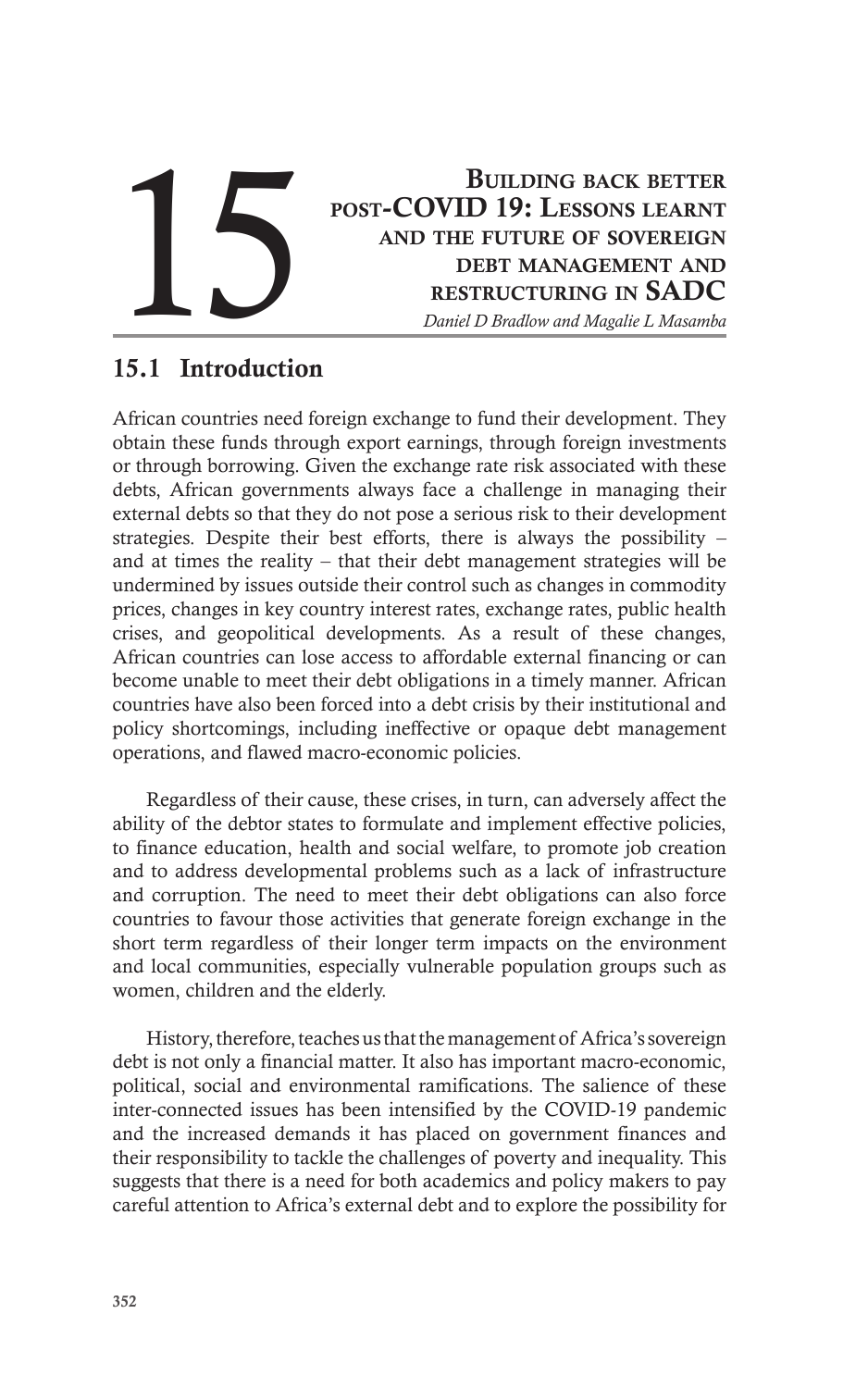more creative and effective approaches to the management of this debt. While there is a need to explore this issue at a continental level, it is also important to explore the sovereign debt issue at regional and national levels. This book has adopted the latter approach and has concentrated on the Southern African Development Community (SADC) region. In doing so, it brought together 18 contributing authors with different areas of expertise and different perspectives on the SADC region's debt situation. In an effort to chart a way forward for the region, the contributing authors addressed the following four themes:

- the impact of structural changes in the global economy on the SADC debt landscape;
- the challenges of sovereign debt management and restructuring in the SADC region;
- the implications of the lack of transparency on the accumulation and use of sovereign debt;
- options for incorporating human rights and social considerations into sovereign debt renegotiations and restructuring.

The book takes two approaches in developing these themes. First, some chapters provide a general overview of Africa's debt landscape, with a particular reference to the situation in the SADC region by presenting recent data, trends and dynamics. Most of the authors of these chapters also explore the role that the international financial institutions, particularly the International Monetary Fund (IMF), play in the region. Some of these authors further explore the link between debt and other areas such as international trade and human rights and the legal issues arising from these linkages. Second, the book contains six case studies that discuss how specific SADC member states have addressed particular aspects of these four themes.

This final chapter seeks to draw lessons from these two sets of chapters regarding the four themes in the book. Its goal is to provide the basis for developing a new and more sustainable and resilient approach to sovereign debt in Africa, in general, and the SADC, in particular. The chapter has two goals. The first goal is to provide an overview of the lessons that can be drawn from their research. The second objective is to draw some policyrelevant conclusions about the debt situation in the SADC region and to offer some suggestions for future research on the topic.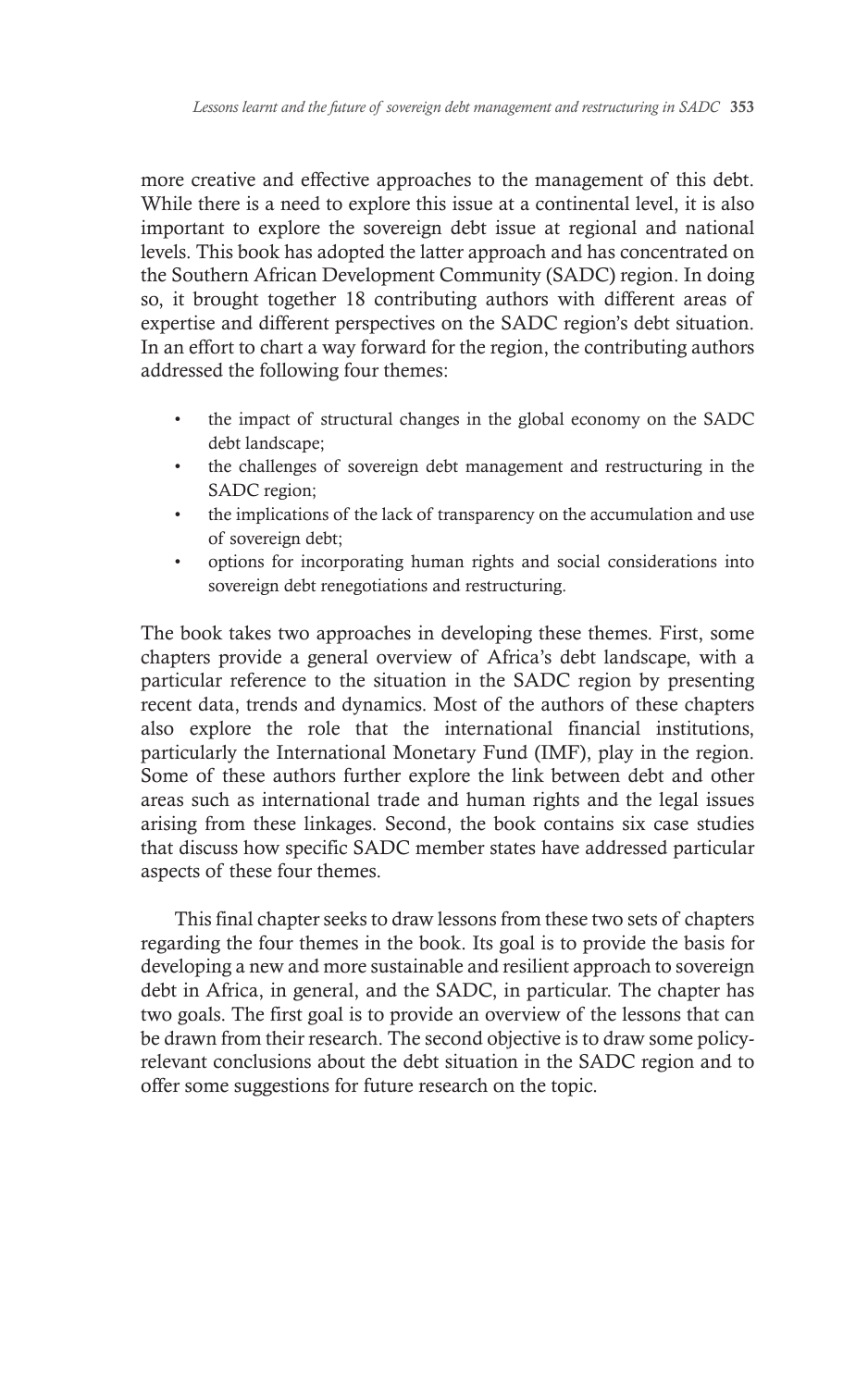#### 15.2 COVID-19 and sovereign debt in SADC: What have we learnt so far?

Not surprisingly, the COVID-19 pandemic has adversely affected the public finances, including the external debt situation, of all African countries. However, the impact has not been uniform, in part because some countries entered the pandemic in better economic shape than others, and in part because of the specific structural features of each state's political economy. The result is that the economies of some countries have been more severely affected by the pandemic than others.

In this regard, the SADC region is not unusual. There is substantial variation in the social and economic situations of the 16 member states. In his chapter Kessler provides a detailed overview of the debt landscape of the SADC countries, assessing both their pre-pandemic situations and the economic shock that the COVID-19 pandemic gave to their economies and their policy responses to the pandemic. He demonstrates that there was considerable variation in their situations. He notes that some countries entered the crisis vulnerable to debt distress (Angola and Zambia) having experienced deterioration in their debt sustainability profiles and downgrades in their credit ratings. Other countries entered the crisis with more sustainable debt profiles and so were better able to manage their debts during the crisis (Comoros, Democratic Republic of the Congo (DRC), Lesotho, Madagascar and Tanzania). Nevertheless, he notes that all the SADC states now face challenges in accessing new external finance.<sup>1</sup>

Herman supports this observation. In his chapter he details the 'inescapable surge in foreign borrowing' among developing countries that followed the advent of the pandemic.<sup>2</sup> Herman's assessment draws three main lessons from the experience of poorer countries, including those in Africa, in general, and SADC, in particular, during crises such as the COVID-19 pandemic. First, these countries are likely to resort to borrowing in order to meet their society's various health, social and economic needs. The alternative is for them to fall short on meeting these needs. Second, many of these countries, because of the relatively high level of their pre-pandemic debt burdens, will require external support. Although grants are the preferred form for this assistance, these countries are likely to have to resort to a mix of grants and loans. Third, these

<sup>1</sup> See M Kessler ch 3 'Debt service suspension in Southern African Development Community countries'.

<sup>2</sup> B Herman ch 2 'International assistance in catastrophes need not bankrupt countries'.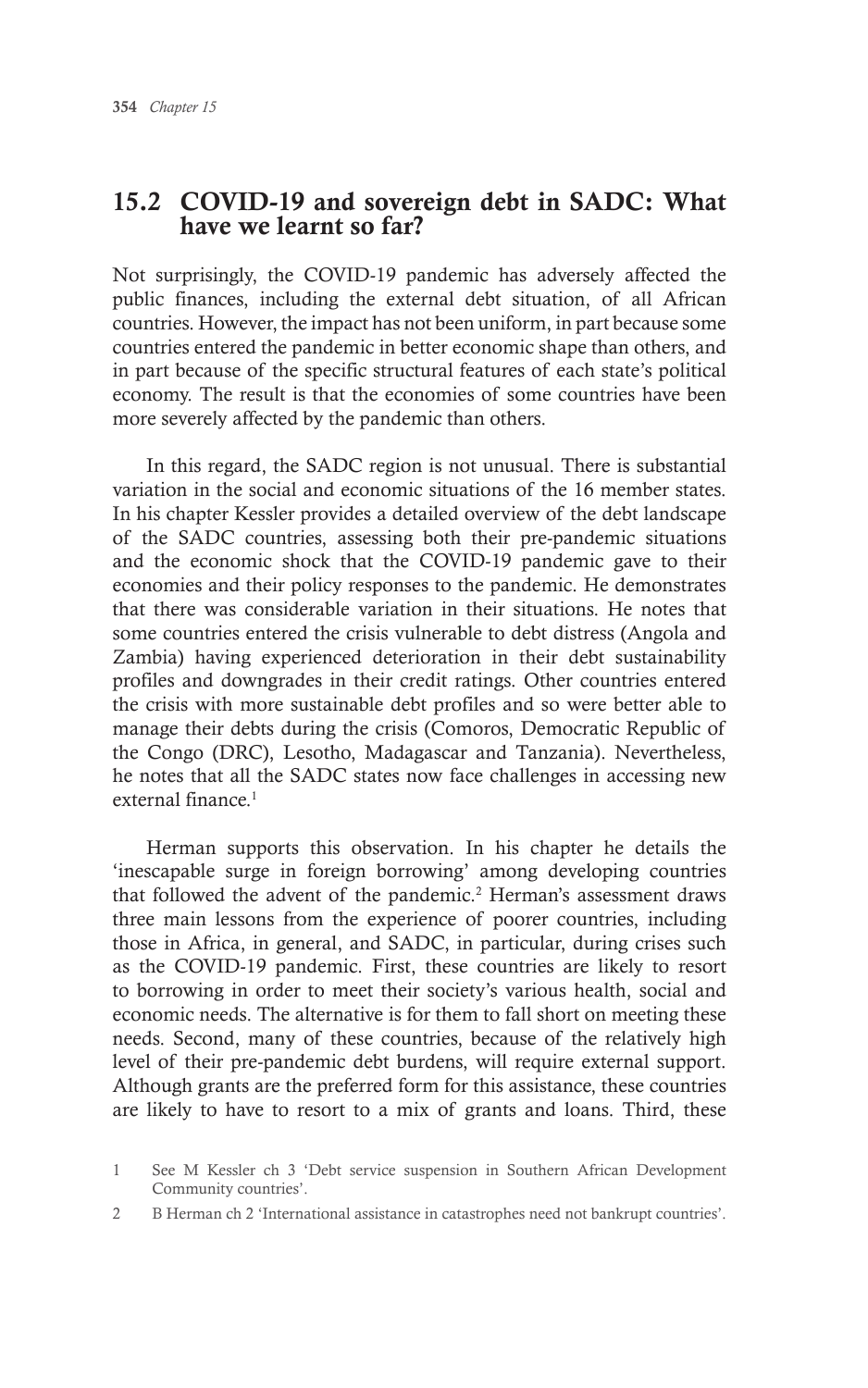countries have a need for 'escape clauses'. This means that, in order to avoid being overwhelmed by their debt obligations, they will need their creditors to provide some debt relief during the crisis. This does not free the debtor countries from the need to make good use of all their available sources of finance, including the limited relief that is available through initiatives such as the Debt Service Suspension Initiative (DSSI).<sup>3</sup>

The role of the IMF in this regard merits specific attention. As Edwards discusses in his chapter, historically its importance arises from both the financial support it offers to its member states and the policy advice it provides during its regular surveillance of the economies of its member states. The latter form of support, the author notes, needs to be critically evaluated because the 'influence of the IMF over states and over markets is increasingly being challenged'. Edwards argues that IMF surveillance should be more transparent and he calls for the IMF's policy advice during surveillance to become less opaque and more directly responsive to and useful in the actual situation in each state.<sup>4</sup> This conclusion also helps underscore the importance of transparency in government policy making and implementation in general, including in the sovereign borrowing process. This conclusion also points to the importance of ensuring that all the stakeholders in particular governmental actions, including sovereign borrowing and debt management, have access to all the relevant information.

Similar transparency and access to information issues arise from the chapter by Gallagher and Wang.<sup>5</sup> They maintain that the current approach to debt sustainability, with its focus on specific debt ratios, is inadequate. Instead, they argue for a balance sheet approach that focuses on the assets and liabilities of the sovereign debtor rather than on debt ratios. Based on this alternative approach, these authors propose some policy options for dealing with the SADC region's current debt woes. First, they call for the IMF to issue more special drawing rights (SDRs) and to arrange for a favourable allocation or reallocation for use by African countries. Second, they suggest that the IMF increase the size and speed of disbursement of its emergency liquidity facilities. Third, they propose that creditors adopt a balance sheet approach in assessing the possibility of refinancing the debts of countries facing debt repayment difficulties. Fourth, they focus on the specific issue of China's role as a creditor in Africa and propose that it adopt tailored and innovative approaches in restructuring its credits.

4 M Edwards ch 4 'The IMF and debt surveillance in SADC countries'.

<sup>3</sup> Kessler (n 1).

<sup>5</sup> K Gallagher & Y Wang ch 5 'Sovereign debt via the lens of asset management: Implications for SADC countries'.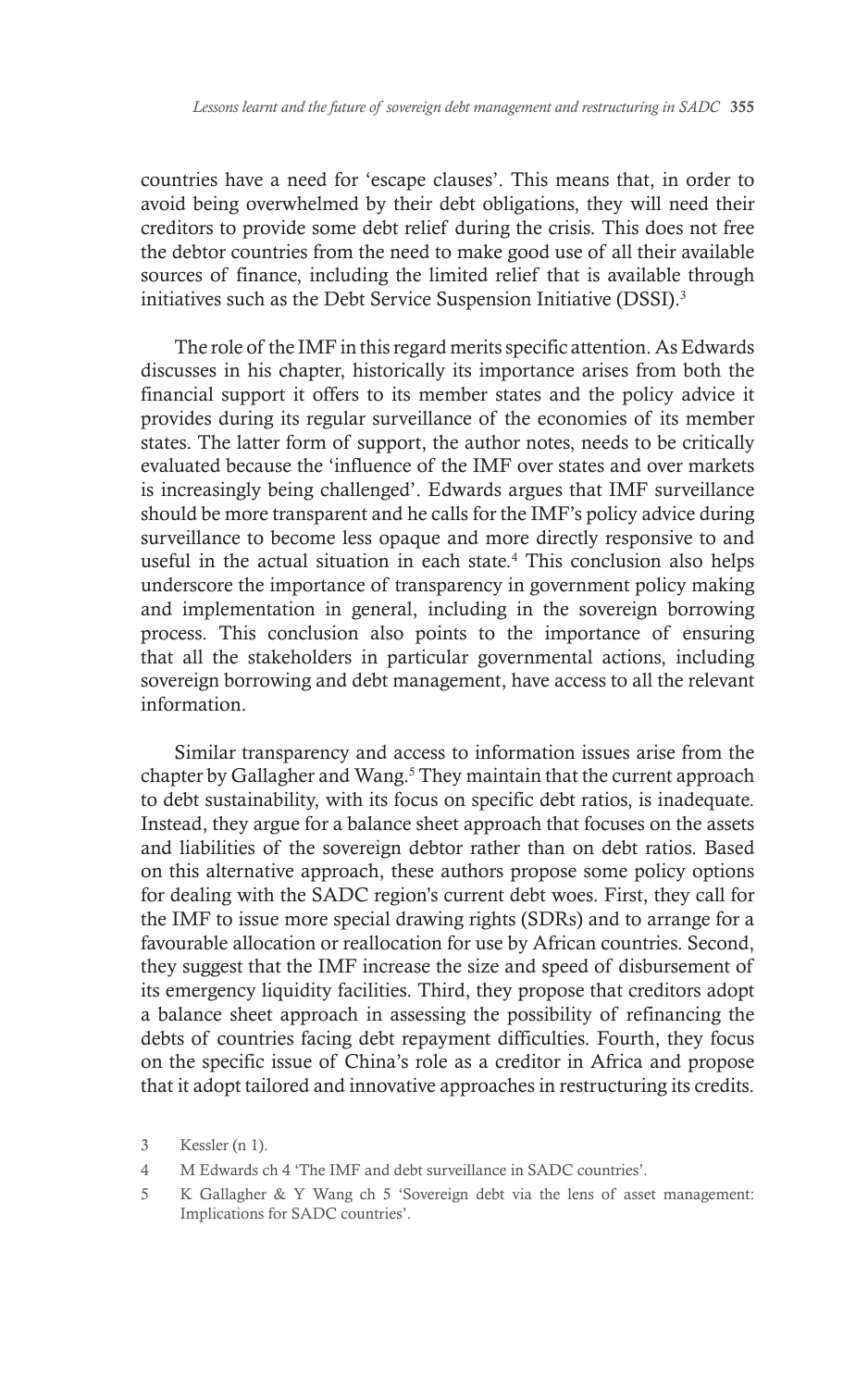Finally, they advocate the use of debt for nature swaps in dealing with particular debt crises.

The second part of the book is a series of six case studies. These case studies analyse how Mozambique, Namibia, South Africa, Zambia and Zimbabwe have addressed specific aspects of the complex questions relating to debt management that were raised in the first group of chapters. In each of the case studies the author, after presenting the case study, offers some recommendations on how to adopt a more creative approach to the issues raised in the case study. For example, in the Zambian case study N'gambi advocates the use of the Basic Principles on Sovereign Debt Restructuring Processes of the United Nations (UN) (sovereignty, good faith, transparency, impartiality, equitable treatment, sovereign immunity, legitimacy, sustainability and majority restructuring) to guide the country's restructuring.<sup>6</sup> To N'gambi, this would make the process more inclusive and would facilitate a debt restructuring process that offers Zambia a better chance of designing and implementing a sustainable and inclusive post-debt crisis development strategy.

A recurring theme in these case studies is the importance of transparency in debt management and restructuring. The Zambian case study highlights the challenge created by the lack of transparency of Chinese loans to Zambian entities. The author notes that the opaqueness of Chinese loans means that most stakeholders cannot learn enough about these loans to be able to adequately assess their impact on the country's debt sustainability. This risks undermining their confidence in the government's approach to its debt problems and their willingness to support its associated policy initiatives. The lack of transparency also constrains the willingness of other creditors to give Zambia any debt relief because they cannot be sure that the net effect of their actions will not simply be to free up funds to service Chinese debts.

Mozambique is another country that dramatically highlights the importance of transparency. In his chapter Koen discusses the litigation that has arisen from the revelations in 2016 that Mozambique had borrowed approximately US \$2 billion without informing Mozambique's Parliament or recording the debts in the government public accounts.<sup>7</sup> The crisis that the revelation of these debts caused for the country is a compelling demonstration of the severity of the risks of opaqueness in

<sup>6</sup> SP Ng'ambi ch 11 'Sovereign debt: A case study of Zambia'.

<sup>7</sup> L Koen ch 10 'The renegotiation of sovereign debt tainted by corruption: Mozambique's 'secret' debt in perspective'.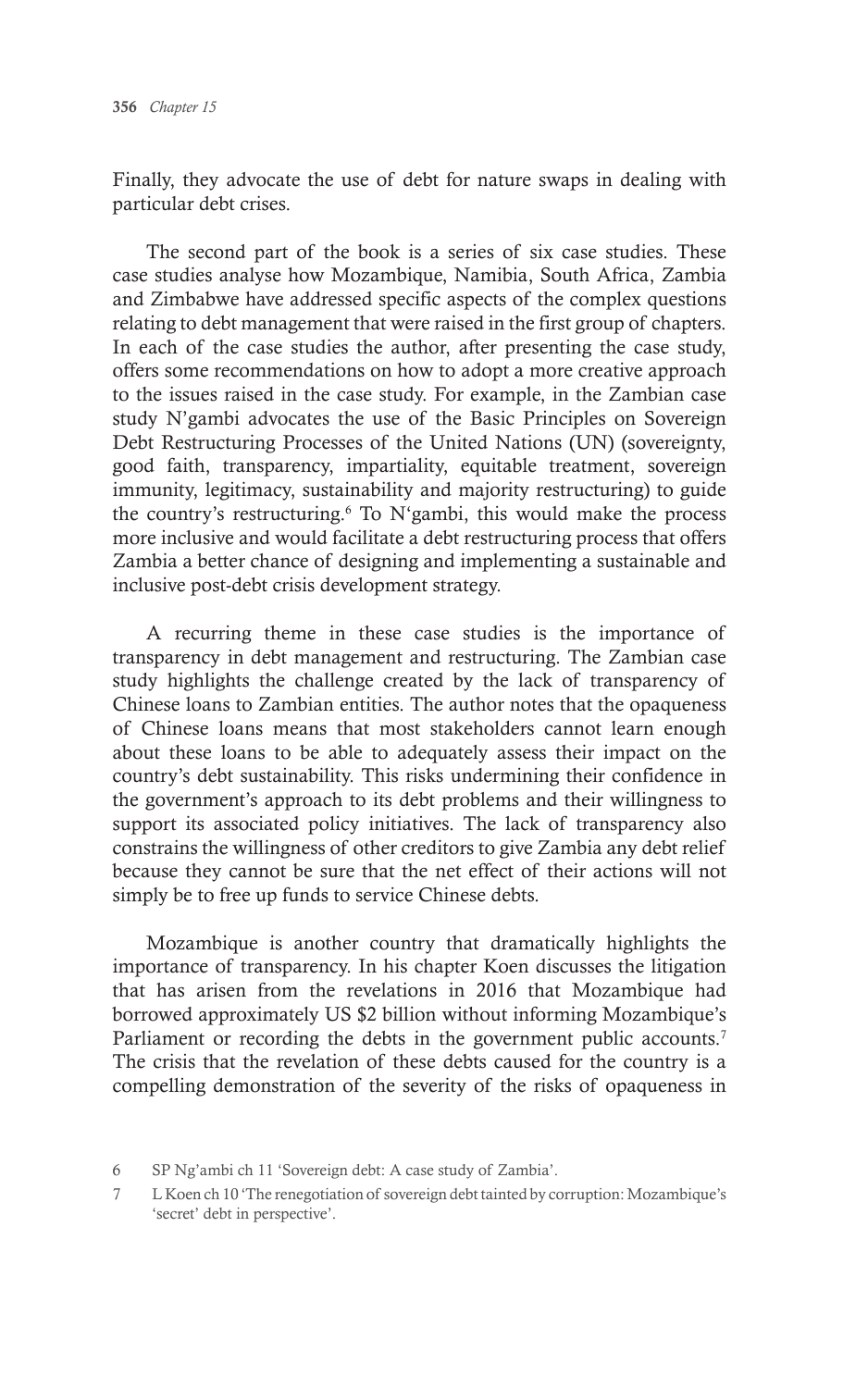debt transactions. In this sense, it underscores the relevance of the Institute for International Finance's Principles for Debt Transparency (2019).<sup>8</sup>

Another important demonstration of this point is the chapter by Mutondoro, Hobi, Dhliwayo and Chiname in which they discuss the challenge of resource-backed loans in Zimbabwe. This form of borrowing has been substantially used by Zimbabwe to help fill the country's financing gap. $9$  In their chapter the authors have highlighted the risks  $$ high borrowing costs, lack of transparency in the debt terms, and potential negative human rights implications – associated with this form of borrowing. While their chapter makes a compelling case for treating such loans with caution, they do not discuss how the country should address the debt crisis caused in part by these loans. This issue is taken up by Pfumorodze. He uses his contribution to this book to assess the various options for dealing with Zimbabwe's debt and for proposing some possible new approaches, such as the use of municipal debt to repay Zimbabwe's debt.10 It is clear from his chapter that the key missing ingredient in dealing with Zimbabwe's multilateral and bilateral debt is political will.

Another theme that emerges from the case studies is the importance of coherent financial regulation. The chapters by Aren, looking at debt management in South Africa, and by Zongwe, discussing the role of the central bank in regard to public finance in Namibia, both serve to underscore this observation. Aren in her chapter shows that the lack of adequate laws and regulations dealing with debt management can facilitate corruption and enable illicit financial flows from SADC countries. She also makes a number of policy recommendations to help South Africa deal with these challenges. First she proposes that the country increases government spending to address key social and economic needs and that it avoids adopting austerity measures during the current economic difficulties. Second, she calls for the country, if necessary, to promote a multilateral approach to renegotiating its debts, including with its private creditors. This is a version of the Common Framework for Debt Treatments beyond the DSSI (Common Framework) but for middleincome countries.11 Third, she advocates increased resource mobilisation,

- 10 J Pfumorodze ch 14 'Towards utilisation of domestic resources in settling Zimbabwe's sovereign debt'.
- 11 In November 2020 the G20 approved the Common Framework which aims at restructuring sovereign debts of least-developed countries. In the words of the G20,

<sup>8</sup> Institute of International Finance 'Principles for debt transparency' (10 June 2019), https://www.iif.com/Publications/ID/3387/Voluntary-Principles-For-Debt-Transparency (accessed 21 April 2021).

<sup>9</sup> F Mutondoro, A Hobi, M Dhliwayo & J Chiname ch 13 'Resource-backed loans, COVID-19 and the high risk of debt trap: A case study of Zimbabwe'.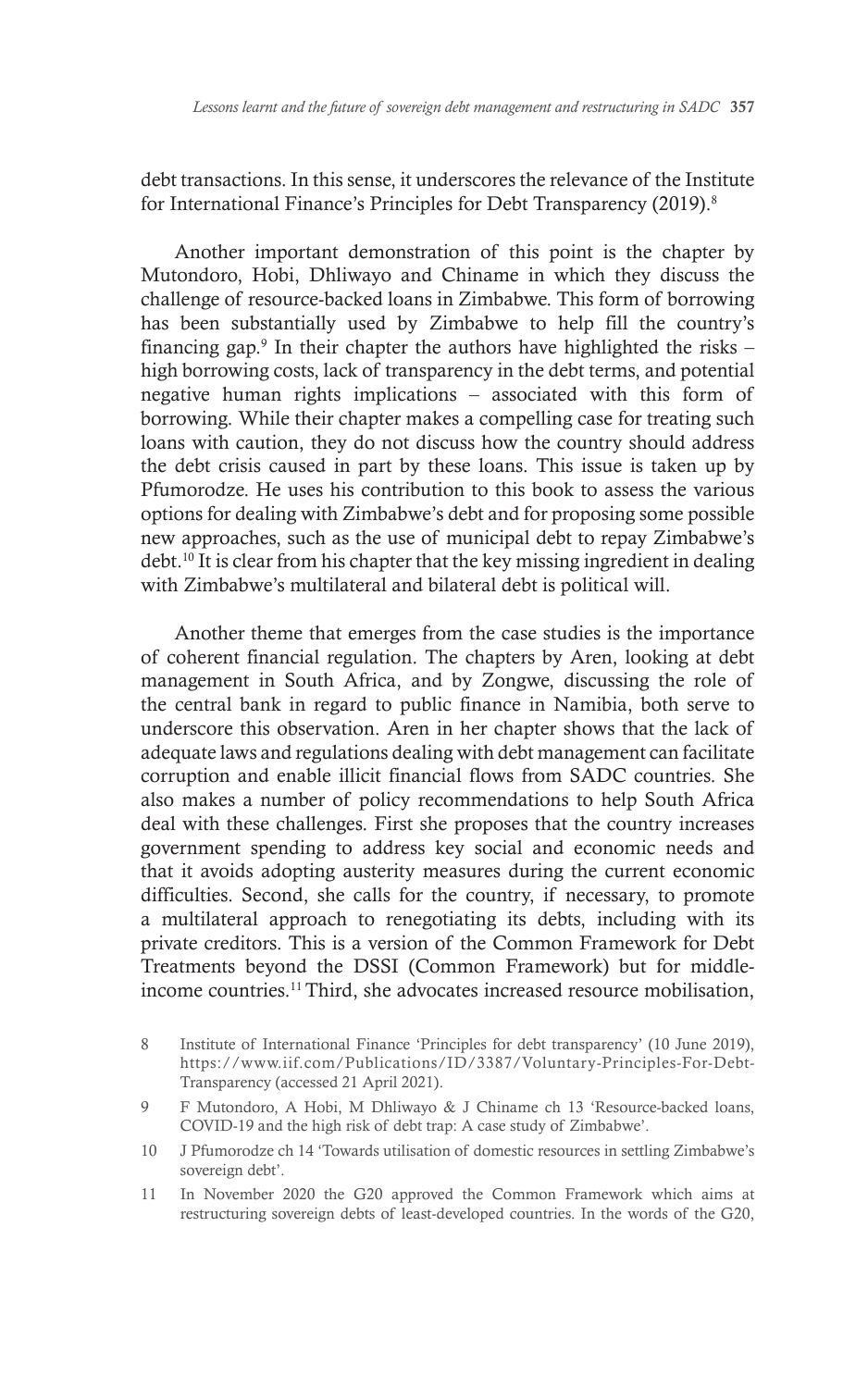including a proposal for what she describes as a 'minute taxing of domestic and cross-border digital transactions'.

In his chapter Zongwe argues that central banks should play a more important role in managing the public finances of developing countries. However, he cautions that they can only do so if their efforts are guided by effective laws and regulations. He proposes that Namibia should adopt a fiscal responsibility framework and makes some recommendations for the content of the framework. He further suggests that this framework could serve as a model for other countries in the region.

Another concern addressed by the contributors to this book is the shortcomings in the debt renegotiation process. Three authors in this publication explore the restructuring options available to the SADC member states and how far they deal with deeper structural issues such as human rights and development. In his contribution Jackson explores the link between sovereign debt and bilateral investment agreements and the potential challenges that the bilateral investment treaties (BITs) could create for sovereign debtors in difficulty. These challenges can arise if sovereign debt agreements fall within the definition of 'investments' contained in these agreements. He notes that the SADC model investment law adopts a relatively narrow definition of investment that excludes sovereign debt. In addition, by not including a most favoured nation clause in the model law, SADC has sought to protect its member states from the risk that BITs can be used to bring cases against sovereign debtors in difficulty.12 This is an important protection for the SADC countries, particularly given the absence of an overarching legal mechanism for sovereign debt restructuring. He encourages the countries in the region to make use of the SADC model BIT should they decide to draft and enter into any more BITs. Nevertheless, some sovereign debtors are exposed to potential litigation under their current BIT. The size of this risk is unclear and it remains to be seen whether these countries will become defendants in debt-related BIT arbitration.

<sup>&#</sup>x27;[t]he Common Framework brings together G20 and Paris Club creditors to coordinate and cooperate on debt treatments, on a case-by-case basis, initiated at the request for a debt treatment by an eligible debtor country', with Chad being the first country to make use of the mechanism. See G20 'G20 Common Framework for debt burden relief dialogues for Low-Income Countries' (8 April 2021), https://www.g20.org/g20 common-framework-for-debt-burden-relief-dialogues-for-low-income-countries.html (accessed 21 April 2021).

<sup>12</sup> R Jackson ch 6 'Sovereign debts under bilateral investment treaties: Does the SADC Model BIT navigate the controversy?'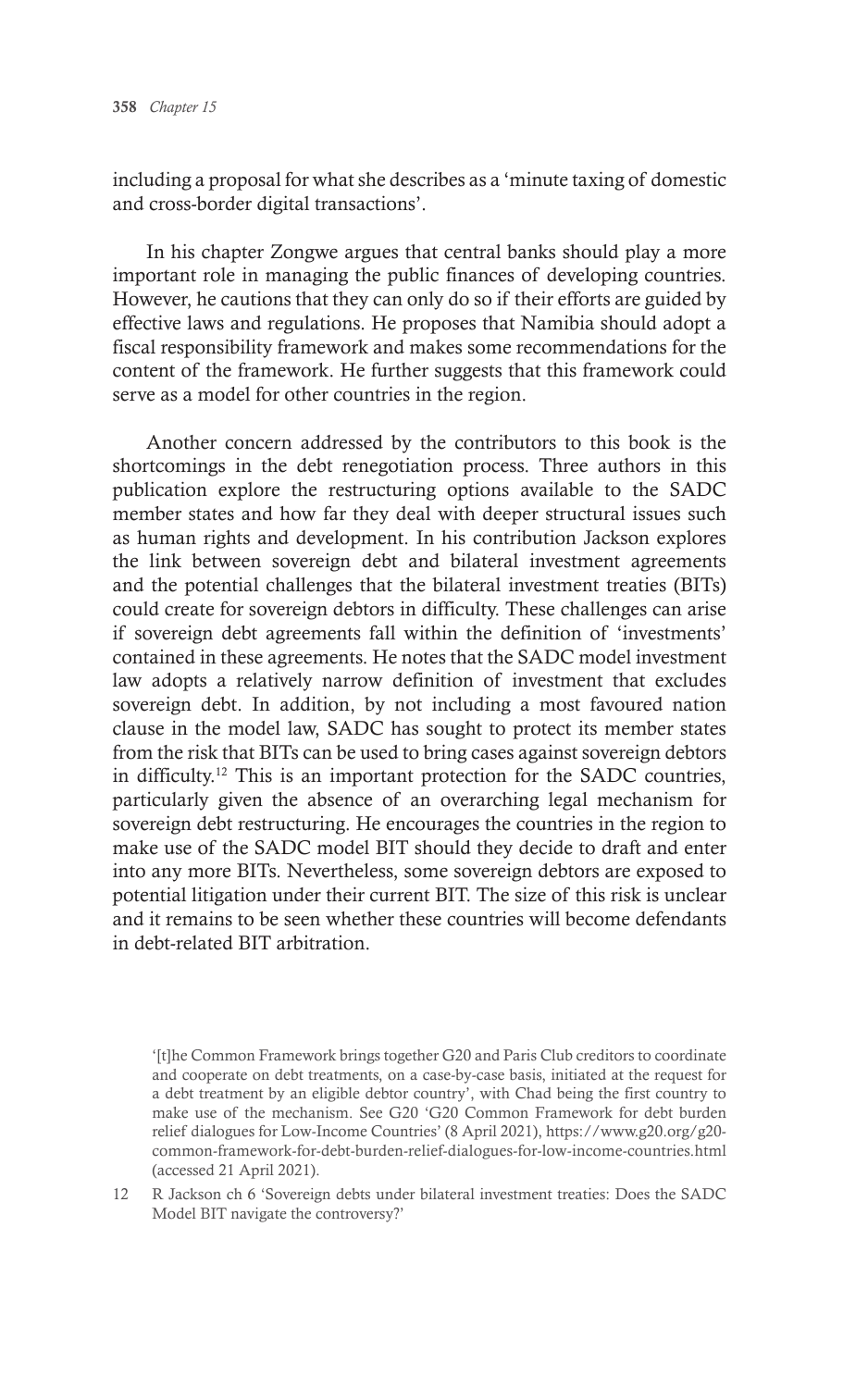Muriungi in his contribution also focuses on the implications of the lack of a sovereign debt-restructuring mechanism. He notes that this situation should push countries to pay more attention to the terms of the contracts for any debt transactions into which they may enter. In this regard, he offers an overview and assessment of how debtors, *ex ante*, can use these contracts to strengthen their position in case of a crisis. He also suggests that they do have some options for mitigating their situation *ex post*. 13 His discussion highlights that, in the absence of a formal overarching sovereign debt-restructuring mechanism, sovereign debtors are forced to deal with their creditors on an *ad hoc* basis. This means that when countries find themselves burdened by unsustainable debt or are in default, there are not many options beyond the painful one of having to renegotiate with each of their various categories of creditors.

Masamba also highlights some of the problems that arise because of the lack of a global rule of law for debt restructuring. The author argues that the difficulties of present-day debt restructuring transcend the procedural concerns. She argues that the aspect that has been less discussed relates to fairness, or the lack thereof. In particular, she notes that this gap in the international legal order impedes the capacity for debtor states to link their need to restructure their sovereign debts to their obligations to respect, protect and fulfil the human rights of their citizens.14 Consequently, to her, an ideal approach to restructuring necessitates addressing the multifaceted complexities in a holistic manner – by considering and then tackling both the substantive and procedural concerns.

These three chapters highlight the problems that arise from the lack of an overarching sovereign debt legal framework. Not only does this adversely affect the range of issues that can be easily addressed in these renegotiations, but it also exacerbates the power imbalance between the sovereign debtor and its creditors. It does this both by, in effect, excluding certain topics such as human rights from the scope of the negotiations and by requiring the debtor to deal with each category of its creditors separately. While the international community has made various efforts to develop generally-accepted norms and principles on debt restructuring, these have not yet gained sufficient acceptance to provide the basis for fair, equitable and effective debt renegotiations. Thus, there still is a need for a new set of norms and standards and a holistic framework that incorporates human rights and environmental and social considerations as well as

14 M Masamba ch 8 'Sovereign debt restructuring and human rights in SADC: Is there a false binary between the two fields in legal discourse?'

<sup>13</sup> M Muriungi ch 7 'Managing and restructuring sovereign debt in the SADC region in the context of the COVID-19 pandemic'.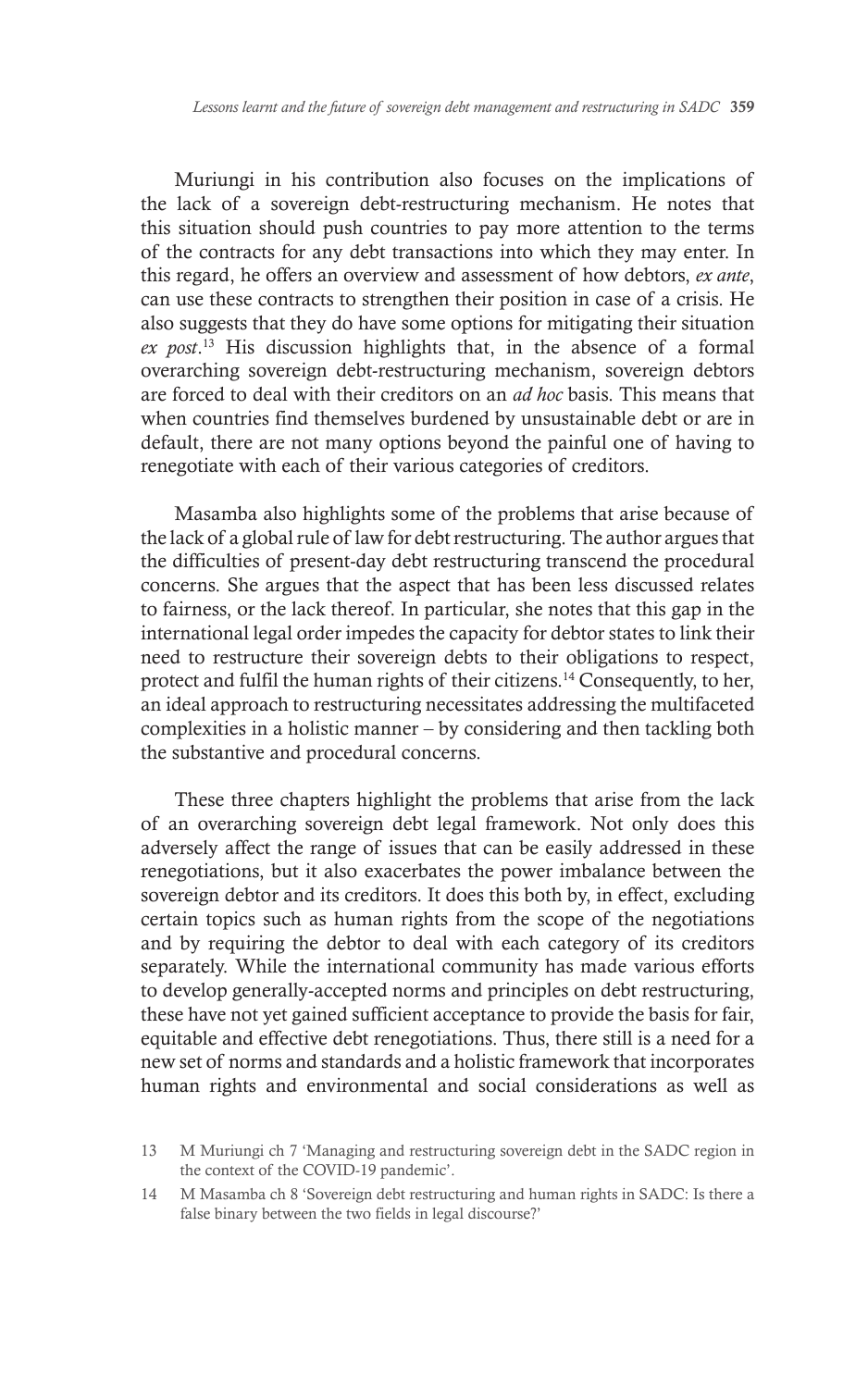economic and financial ones. The precise design of this framework and how it should be implemented are still topics that remain open to debate by scholars and policy makers. The lack of such norms and standards and of such a framework both increases the demands on the resources of the debtor and weakens its bargaining power relative to its various creditors.

### 15.3 Mapping a way forward for Africa and SADC

The publication of this book was aimed at stimulating debate and research on how to more effectively deal with the issue of sovereign debt in the SADC region. It was also intended to produce some policy-relevant recommendations for the region. In so doing, the editors and contributors sought to look beyond the COVID-19 pandemic and to focus more closely on the broader structural weaknesses in the international debt management landscape. This has been motivated by the fact that the debt woes of the continent, and the SADC, not only predate the pandemic, but that they are also being exacerbated by the deeper structural weaknesses and vulnerabilities being exposed by the pandemic. In other words, the pandemic is merely another factor contributing to the difficult debt situation of some of the SADC states rather than the sole cause of the country's debt crisis.

A close review of the lessons that have been drawn from the contributions to this book indicates that there are a number of recommendations that policy makers should consider as they determine how to address the SADC debt situation in the coming years. These recommendations are the following:

(a) Debt transparency: The countries in the region should adopt comprehensive debt data disclosure requirements and state borrowing procedures that are transparent, participatory and that facilitate holding the relevant decision makers accountable. Debt transparency is the cornerstone of reform of debt management. There are numerous aspects of debt transparency but a key requirement is the transparency of the sovereign's financial transactions. This includes the contractual terms and arrangements for enhancing the security of the loan, for example, in the case of resource-backed loans. This requires developing national debt disclosure initiatives as part of fiscal management. The multilaterals already have some transparency initiatives. For example, the World Bank has a Debt Reporting Heat Map for International Development Association countries.15 Nevertheless, strengthening public

<sup>15</sup> World Bank 'Debt transparency: Debt reporting heat map' (10 May 2021), https:// www.worldbank.org/en/topic/debt/brief/debt-transparency-report (accessed 19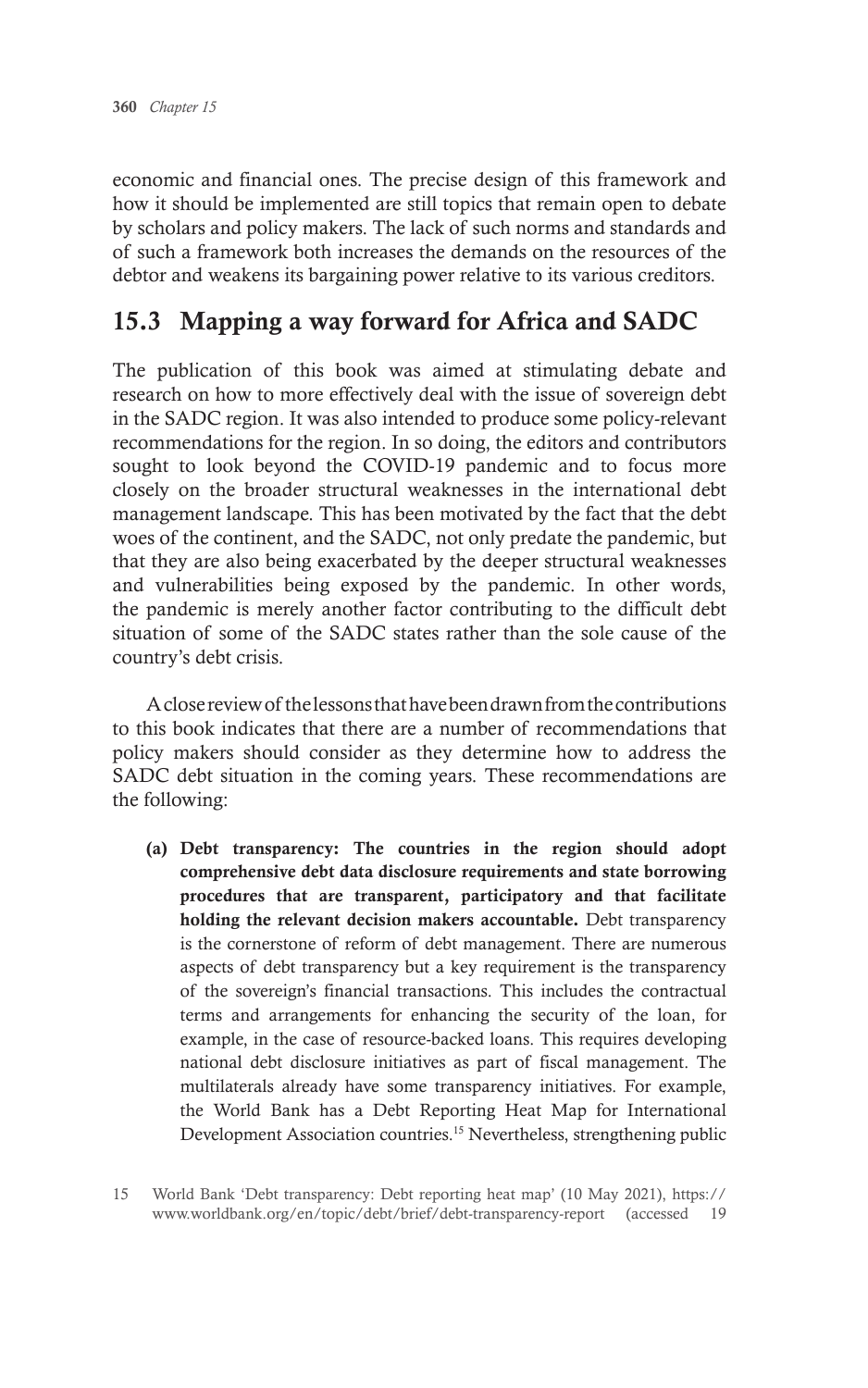debt transparency should still be at the core of the transformation of the borrowing, spending and restructuring approaches in SADC.

Transparency on its own will not ensure responsible borrowing. Other requirements include participation, as appropriate by all stakeholders and accountability. Thus, there is a need for the debt management frameworks of countries to provide avenues for participation, as appropriate, by all stakeholders in the borrowing process and a mechanism through which these stakeholders can hold the sovereign accountable for the outcomes of its debt-management practices. While this does not mean that all decisions concerning the accumulation, spending and restructuring of debt require holding public forums, it does mean that there is a need for policy makers to be well aware of the concerns of those affected by their debt-related decisions. Notably, countries should not only share data and debt-related information with multilateral institutions, but within national frameworks, platforms should be developed to make publicly available, with appropriate safeguards, data, including contracts and any other relevant information on the financial transactions of the sovereign. Further actual engagement is necessary, for instance, with the full variety of civil society organisations.

- (b) Good governance: Strengthening national debt management policies to deal with issues of governance. Beyond the issue of debt transparency, the issue of debt management more broadly is critical. Sovereign debt management is an aspect of general governance of the states. Consequently, the states' debt management practices should conform to all the principles of good governance. In this context, the key principles are transparency, participation, accountability, reasoned decision making and effective institutional arrangements.
- (c) Legal predictability: strengthening contractual provisions in debt contracts. It is important to recognise that debt by its very nature is a contractual relationship. Consequently, it is important for both the debtor and its creditors that their contractual arrangements are as comprehensive as possible. This means that their contracts should fairly allocate risks between the parties according to who is better able and more willing to accept the risks and should provide the parties with clear answers to as many of the issues that could arise between them as possible. This will always be the case, but it is particularly important as long as there is no international framework for debt restructuring. Consequently, SADC policy makers need to provide guidance to their debt managers on what terms and conditions they can accept in their contractual negotiations. In this regard, they should consider drafting model contracts and promoting training of their debt negotiators on the technicalities of debt negotiations. African countries should be innovative, but they do not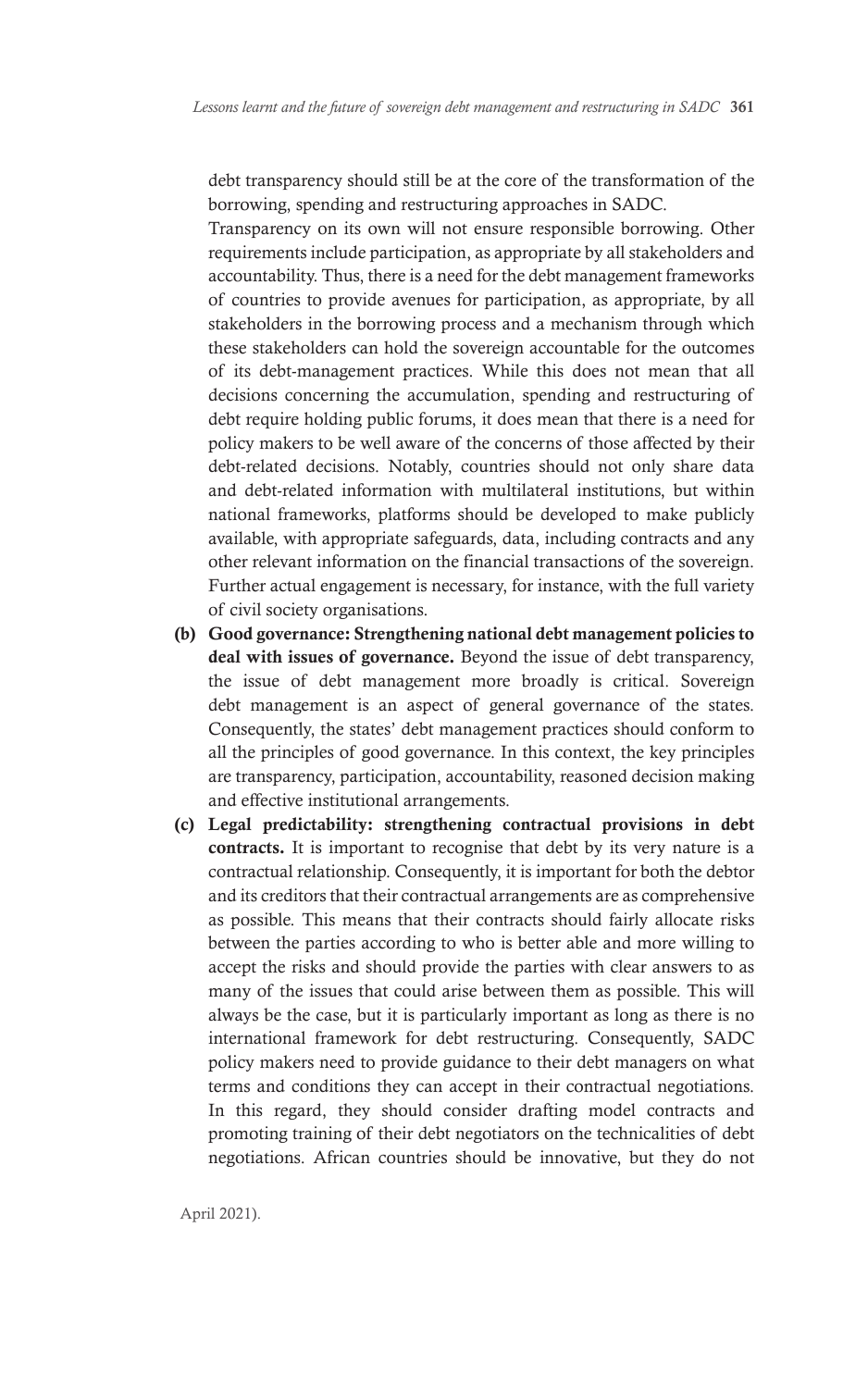need to reinvent the wheel. Lessons can be drawn from experiences of other sovereign and, where appropriate, corporate borrowers with debt contracts and from the various model contractual clauses developed by industry associations.16 This means that the countries in the region should keep abreast of developments in financial contracts, including recent innovations in contract drafting and the problems arising from particular clauses.17

- (d) Comparability of treatment: ensuring that where needed, restructuring of sovereign debts is conducted with all the creditors participating on comparable terms. It is in the interest of SADC debtors to ensure that they can offer and can show that they have offered all their creditors comparable treatment. The benefit of being able to demonstrate to all their creditors that they are not asking more from them then they are asking from other creditors should enhance the creditor's confidence in the debtor and the realism of their demands. It should also give them comfort that any relief they provide will benefit the debtor and not other creditors. This in turn should facilitate the debtor's efforts to reach agreement with all its creditors.
- (e) Developing a holistic approach: Re-imagining the future of debt management and restructuring holistically in terms of both the process and substantive considerations.

There are diverse stakeholders in the sovereign debt restructuring process – the citizens of the debtor states, multilateral creditors such as the World Bank and IMF, international organisations such as the UN, institutional arrangements such as the Paris Club, bilateral creditors, and private creditors such as bondholders, institutional investors of various sorts and commercial banks. The sovereign debtor must seek to effectively engage with each of these actors. This suggests that there could be a need to develop a uniform and comprehensive mechanism for restructuring all these different classes of debt and for dealing with cross-cutting issues,

- 16 In 2014 the International Capital Markets Association developed a model collective action clause and model *pari passu* clause. See IMCA Group 'Standard collective action and *pari passu* clauses for the terms and conditions of sovereign notes', https://www. icmagroup.org/Regulatory-Policy-and-Market-Practice/Primary-Markets/primarymarket-topics/collective-action-clauses/21 (accessed 19 April 2021).
- 17 Among the most popular of these innovations is the strategic incorporation of contractual clauses, eg collective action clauses (CACs). CACs are contractual clauses that provide that changes to critical terms of the contracts be made by a predetermined supermajority of bondholders. However, the use of aggregated CACs in debt contracts is only one of these innovations. For a discussion on CACs, see F Weinschelbaum & J Wynne 'Renegotiation, collective action clauses and sovereign debt markets' (2005) 67 *Journal of International Economics* 47. Also see SJ Choi & G Gulati 'Innovation in boilerplate contracts: An empirical examination of sovereign bonds' (2004) 53 *Emory Law Journal* 929.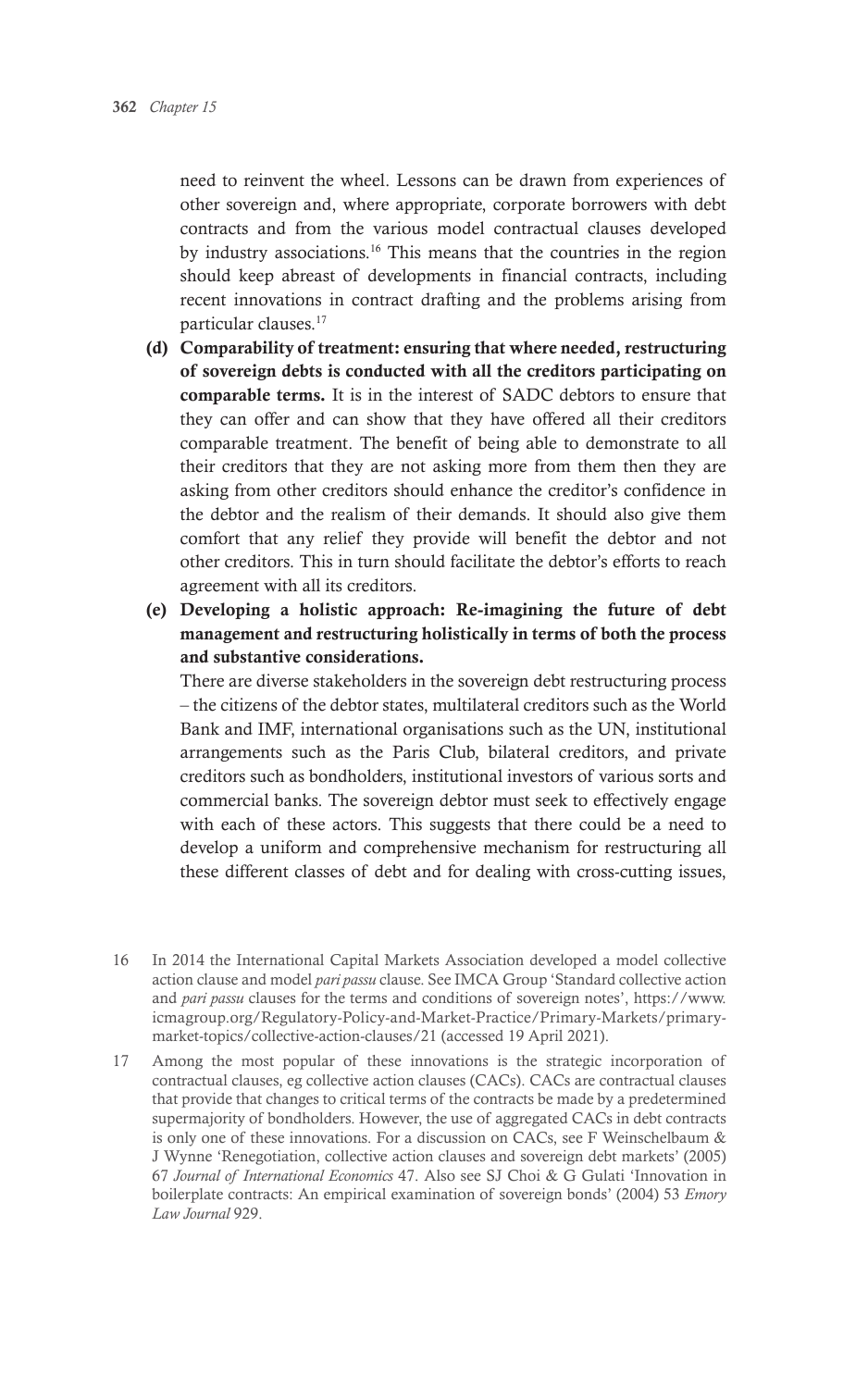such as human rights, and the environmental and social concerns of the citizens of the debtor countries.

It is indisputable that sovereign debt is not only a financial issue. It has implications for the social, political, economic, cultural and environmental situation in the debtor country. It also has implications for the ability of the debtor state to meet its international legal obligations to protect, respect and promote the human rights obligations of its citizens.18 Increasingly it is also being recognised that the way in which both the official and private creditors treat their sovereign debtors has implications for their own compliance with their international responsibilities and/or obligations. For example, the bilateral official creditors are bound by the international legal commitments of their sovereign. These commitments may include human rights and environmental treaty obligations. Similarly, the private creditors could have responsibilities to their stakeholders, which include the citizens of the debtor state under the treaty obligations of their home states, their own policies and the applicable international norms and standards, some of which some will have incorporated into their own policies.19

#### 15.4 Conclusion

As indicated, the purpose of this book was to stimulate a policy-relevant debate about the management of sovereign debt in the SADC region. The arguments and ideas in it both raise questions regarding the issue of sovereign debt in the SADC, in particular, and Africa, more broadly. The authors also propose possible approaches that could improve the management of this debt. However, the subject is too complex to be addressed comprehensively within the confines of one book. Consequently, the editors of the book caution that the book should be seen as a starting point for a more rigorous discussion of the topic rather than as defining the

- 18 The human rights obligations of states are enshrined in various international and regional human rights instruments. The duty to 'respect', the duty to 'protect' and the duty to 'fulfil' is most relevant in the context of economic, social and cultural rights. The United Nations Declaration for Human Rights (1948) recognises an individual's right to social security (art 22); a right to an adequate standard of living which includes access to essential social services including medical care, health and clothing (art 25); and the right to education (art 26). The International Covenant on Economic, Social and Cultural Rights is fully dedicated to economic, social and cultural rights which include, but are not limited to, the rights to social security and social protection in arts 9 and 10 respectively; an adequate standard of living and to food in art 11; health in art 12 and the right to education in art 13. Similar rights are also enshrined in regional instruments, in the African context, the African Charter on Human and Peoples' Rights (1981). Of relevance as well are civil and political rights as contained in the International Covenant on Civil and Political Rights and other regional instruments.
- 19 Many financial institutions have acknowledged the relevance of international human rights and environmental norms and standards to their work.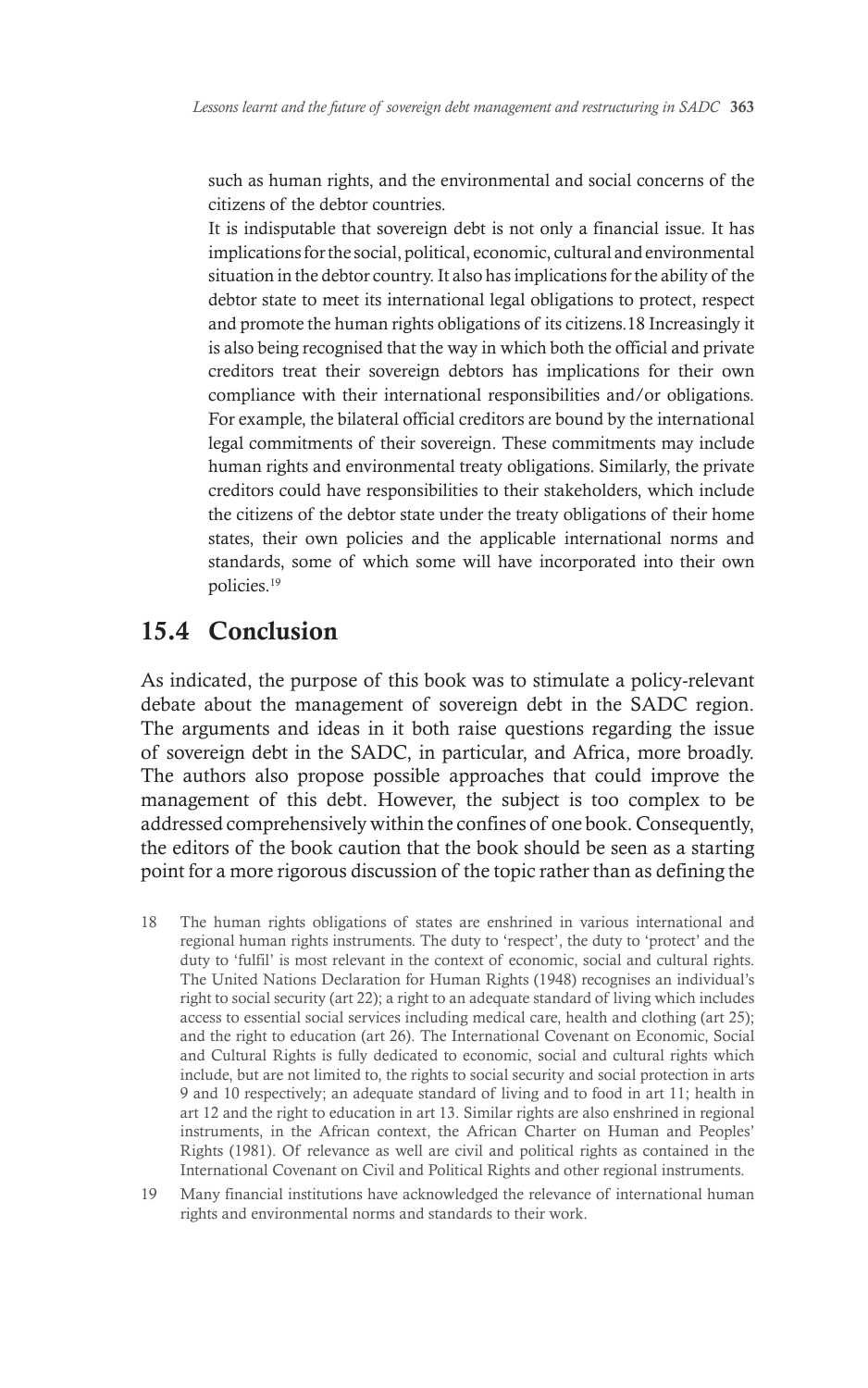outcomes of such a discussion. There are too many issues that it has not addressed for this to be the case. For example, it has not delved into such issues as sovereign debt and green growth and climate change, the debt implications of public-private partnerships, and the general implications of the state's contingent liabilities. In addition, given the nature of debt in the SADC region, the book has neither fully addressed the complex challenge of the treatment of privately-held sovereign debt, nor does it provide an in-depth comparison of the management of the debt owed to Paris Club and non-Paris Club lenders. These are all topics that merit further research, assessment and debate. We hope that other researchers and people interested in this topic will build on our effort and address these topics, particularly as it applies to specific regions in Africa.